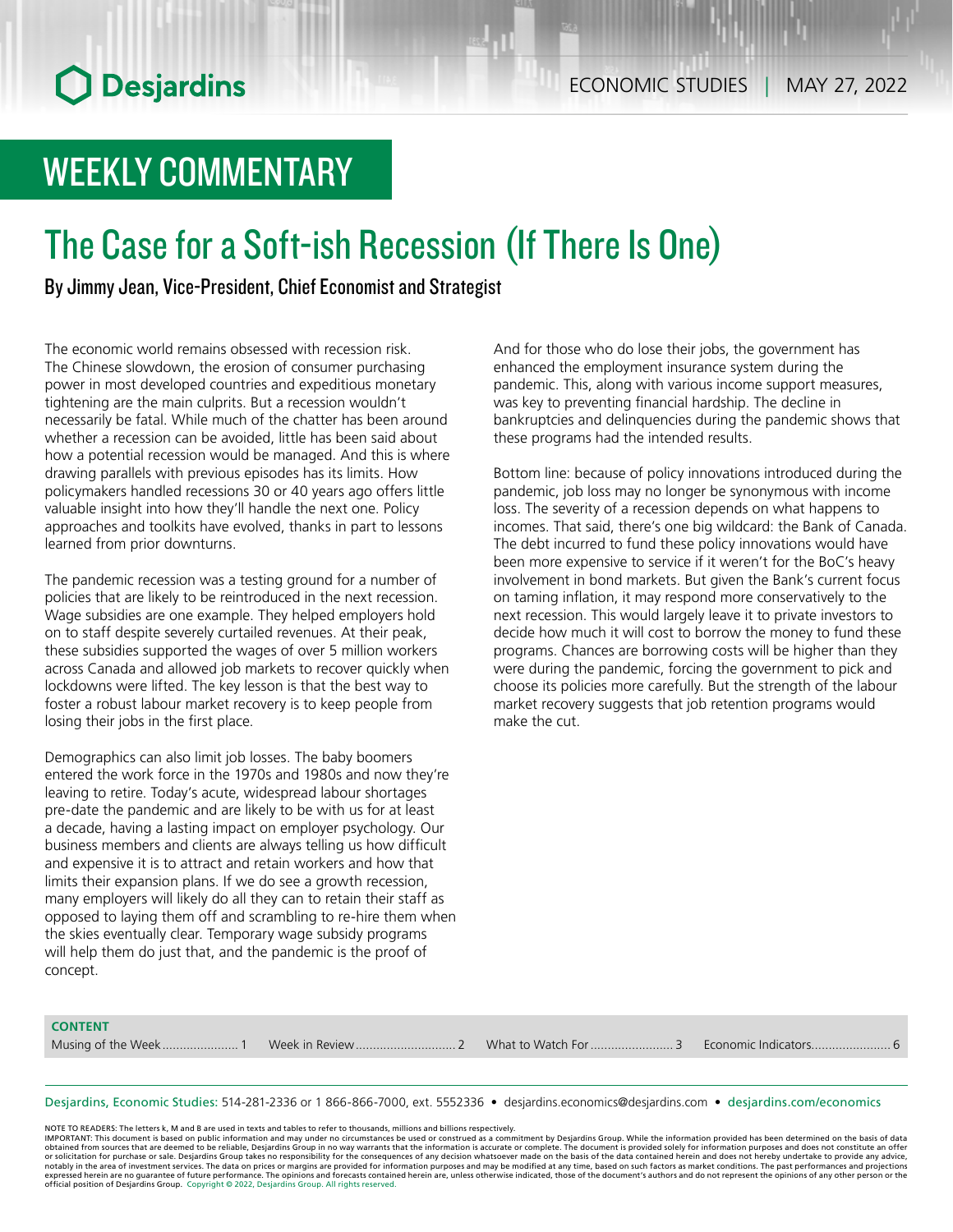### Week in Review

By Randall Bartlett, Senior Director of Canadian Economics, Tiago Figueiredo, Associate – Macro Strategy, Francis Généreux, Senior Economist, and Lorenzo Tessier-Moreau, Senior Economist

- **F** North American stock markets rebounded strongly only a week after the S&P 500 flirted with a bear market, defined as a drop of 20% or more from the most recent high. Markets didn't even flinch after the Federal Reserve's (Fed) last meeting minutes were released on Wednesday. Even if Fed officials feel that rates could go higher than currently forecasted, investors seem increasingly confident that inflation will be brought to heel in the coming months. Case in point: bond yields continued to move lower this week.
- **F** Canadian retail sales were largely unchanged in March, coming in well below our tracking, the consensus forecast and Statistics Canada's flash estimate. Sales were up in 10 of 11 subsectors, equivalent to three quarters of retail trade, with gas stations topping the leaderboard with an advance of 7.4% m/m in March. However, a sharp 6.4% drop in sales at motor vehicle and parts dealers wiped out the gains in other subsectors. Core retail sales, which exclude gasoline stations and motor vehicle and parts dealers, still advanced by a respectable 1.5% in the month. Importantly, the March print was entirely propped up by steep price increases as volumes were down 1.0%. Looking ahead, Statistics Canada's flash estimate puts retail sales growth at 0.8% in April.
- **In the United States, sales of new single-family homes dropped for the fourth month in a row**, plunging 16.6% in April and 29.6% since December. The new home market is clearly softening. Given that new home sales are recorded before building even starts, recent construction delays can't be blamed for this market weakness. It's more likely due to high prices and the sharp rise in mortgage rates.
- **Figure 1** Real consumption picked up slightly in April in the **United States**, with a monthly advance of 0.7% after a 0.5% uptick in March. This is the biggest gain since January. Personal disposable income stagnated in April and hasn't increased significantly since July of last year. The savings rate fell from 5.0% in March to 4.4% in April, the lowest since August 2008. The personal consumption expenditures deflator slowed with a monthly increase of 0.2% after jumping 0.9% in March. The year-over-year change fell from 6.6% to 6.3%.
- **New durable goods orders were up 0.4% in April in the United States.** As expected, civil aircraft orders increased (+4.3%), but the automotive sector slipped back 0.2%. Excluding transportation, new orders rose 0.3%, down from

a 1.1% gain in March. These figures point to fairly modest growth in business investment early in the second quarter.

**Fig. 2** The US goods trade balance improved in April. According to preliminary figures, it fell from a record low of -US\$125.9B in March to -US\$105B in April. Nominal exports of goods increased 3.1% while imports fell 5.0%, likely due to lockdowns in China. Net exports should be a much smaller drag on real GDP growth in the second quarter than they were in the first.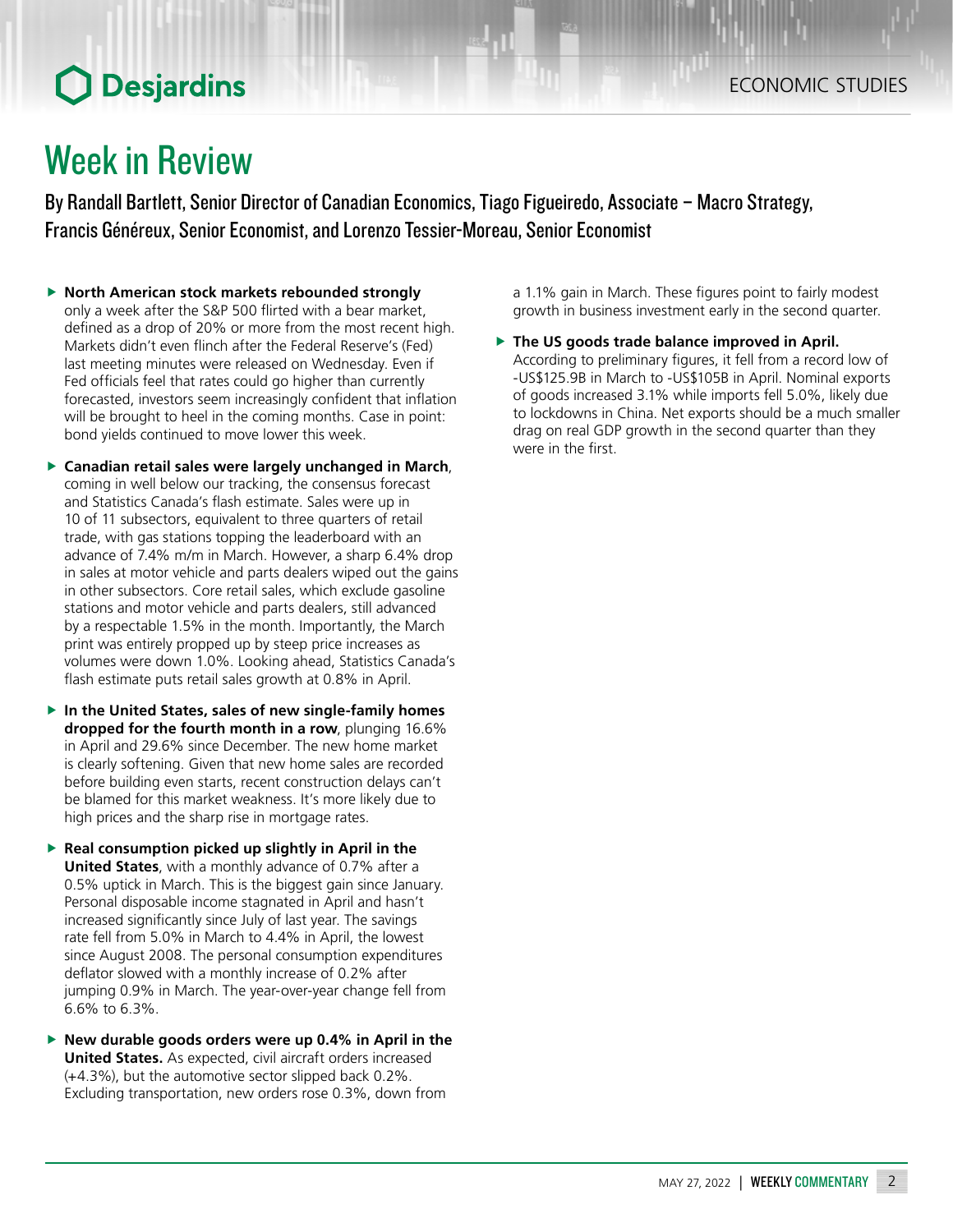### What to Watch For

By Randall Bartlett, Senior Director of Canadian Economics, Tiago Figueiredo, Associate – Macro Strategy, and Francis Généreux, Senior Economist

#### UNITED STATES

| TUESDAY May 31 - 9:00 |        |
|-----------------------|--------|
| <b>March</b>          | V/V    |
| Consensus             | 19.60% |
| <b>Desjardins</b>     | 20.20% |
| <b>February</b>       | 20.20% |

#### TUESDAY May 31 - 10:00

| May               |       |
|-------------------|-------|
| Consensus         | 103.5 |
| <b>Desjardins</b> | 103.7 |
| April             | 107.3 |
|                   |       |

#### WEDNESDAY June 1 - 10:00

| 54.8 |
|------|
| 51.5 |
| 55.4 |
|      |

#### WEDNESDAY June 1

| May                         | ann. rate  |
|-----------------------------|------------|
| Consensus                   | 14,500,000 |
| <b>Desjardins</b>           | 13,600,000 |
| April                       | 14,290,000 |
| <b>FRIDAY June 3 - 8:30</b> |            |

| May               |         |
|-------------------|---------|
| Consensus         | 325,000 |
| <b>Desjardins</b> | 300,000 |
| April             | 428,000 |
|                   |         |

#### FRIDAY June 3 - 10:00

| May        |      |
|------------|------|
| Consensus  | 56.4 |
| Desjardins | 56.4 |
| April      | 57.1 |

**S&P/Case-Shiller index of existing home prices (March) –** In February, the Case-Shiller index accelerated sharply, posting a record 2.4% monthly gain. This increase bumped up the index's annual variation to a new cyclical high of 20.2%. We expect it to rise further in March, although probably not quite as much as in February. We're forecasting monthly growth of 1.7%, which would keep the annual figure at 20.2%.

**Conference Board consumer confidence index (May) –** The Conference Board index slipped 0.3 points in April after rising 1.9 points in March. However, we're forecasting a more substantial decline in May. The recent spike in gas prices, stock market turbulence and inflation uncertainty have all likely dragged down consumer sentiment. Other indexes including the University of Michigan Consumer Sentiment index and the TIPP Economic Optimism index were also down again in May. We expect the Conference Board index to fall from 107.3 to 103.7.

**ISM manufacturing index (May) –** The ISM manufacturing index dropped to 55.4 in April, its lowest level since September 2020 and 8.3 points off its 2021 cyclical peak. However, it's still well above the 50 mark, indicating that the manufacturing sector is still expanding rather than contracting. The regional indicators released to date are pointing toward a further decline in May, which would bring the index closer to 50.

**New car sales (May) –** New car sales have been up and down so far this year, and this trend is expected to continue in May. We're projecting a nearly 5% contraction this month following April's 6.6% rise.

**Job creation according to the establishment survey (May) –** Hiring slowed compared to previous months, with 428,000 new jobs added in both March and April. However, the US labour market remains robust. The jobs recovery is entering its final stretch, with the market just 1,190,000 jobs shy of its previous cyclical peak in February 2020. We're anticipating another solid—albeit slightly smaller—increase in employment in May. New jobless claims remained relatively low, though they were up from March and April's rock bottom levels. We're forecasting 300,000 net hires in May, keeping the jobless rate at 3.6%.

**ISM services index (May) –** The ISM services index has dropped four times in the last five months and is down 11.3 points from its November 2021 cyclical peak of 68.4. We believe the index will decline further in May. Most regional non-manufacturing indicators fell during the month, as did consumer confidence. The ISM services index is expected to dip less than the manufacturing index, to 56.4.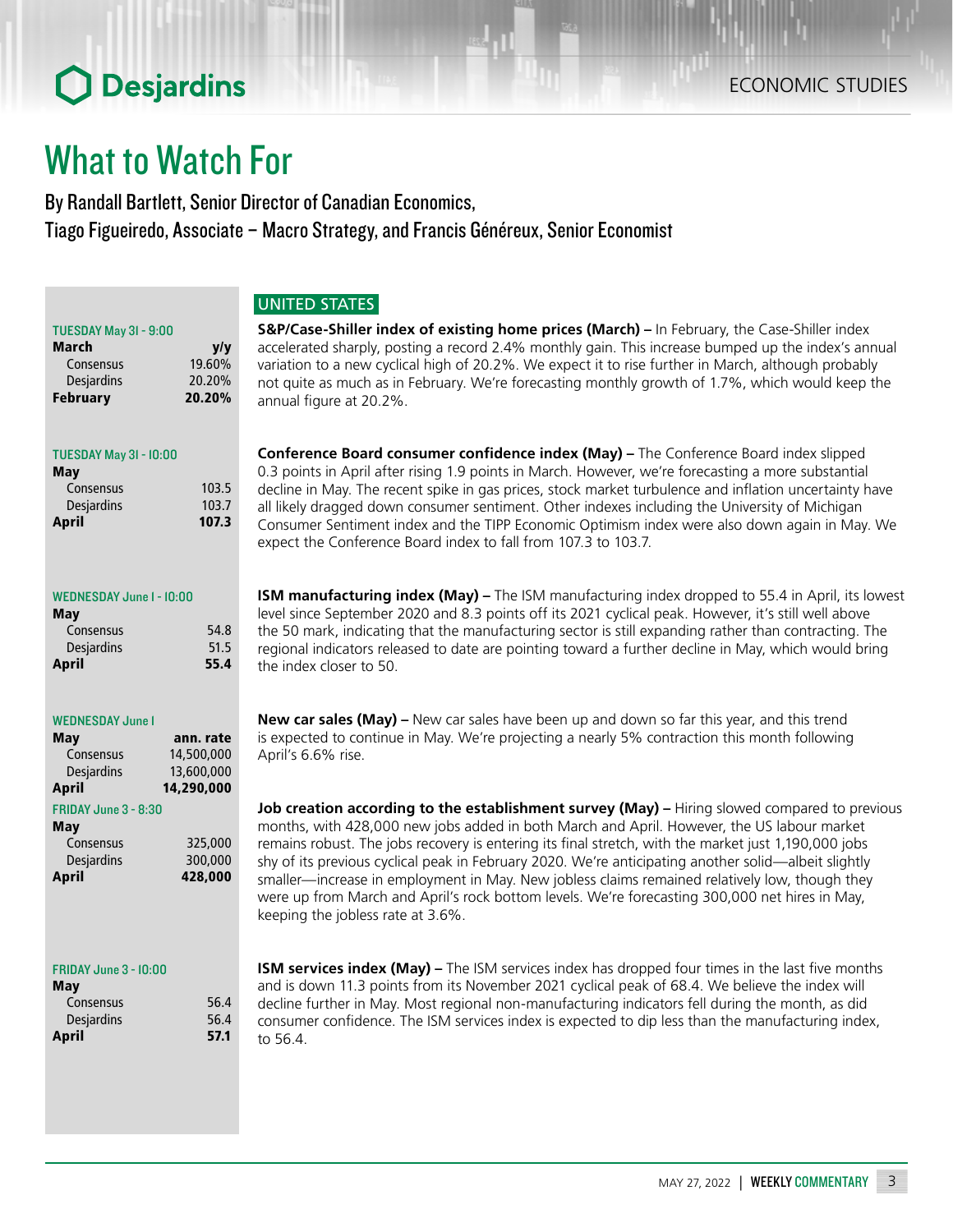#### **CANADA**

**Current account balance (Q1) –** Canada's current account balance is expected to have moved into positive territory again in Q1 due to a sharp increase in Canada's trade balance. Export prices will deserve the lion's share of the credit, more than offsetting the drop in export volumes in the quarter and outpacing by a wide margin the still healthy increase in import prices. Look for net investment income to also provide a positive contribution to the current account balance as it has since late 2019. We believe Canada's current account balance likely reached about \$1.1 billion in the first quarter, the highest level since 2007.

**Real GDP by industry (March) –** After a big February rebound following the latest COVID lockdowns, real GDP is expected to have advanced by a more modest 0.3% m/m in March. Underpinning this uptick will likely be still respectable growth in goods-producing sectors, with all of them moving ahead in the month with the exception of construction, which posted monthly gains in excess of 2% in each of the prior two months. Looking to services-producing sectors, client-facing sectors like arts and culture and accommodation and food services are expected to continue to report solid numbers as Canadians prioritize socializing over shopping. However, this will weigh on both retail and wholesale trade. As a result, we think services will advance by a modest 0.2% in March after a strong 0.9% showing in February.

**Real GDP by expenditure (Q1) –** Canada is expected to have started the year with another solid advance in real GDP, with growth likely to come in around 5.2% (q/q, saar) after a 6.7% print in the final quarter of 2021. We anticipate consumption to be a major contributor to this strong Q1 figure, with services outperforming earlier expectations despite the chill brought on by Omicron in January. We think goods consumption will also post robust growth in the quarter. Not surprisingly, we foresee residential investment moving higher in the first quarter as households rushed to take advantage of low interest rates while they could. Investment in non-residential structures also looks to have had a healthy quarter. But net exports are likely to be a drag on real GDP growth in Q1, as real goods exports posted a disappointing performance while export prices—particularly for energy—shot up on higher commodity prices. And with trade numbers in the dumps, inventory accumulation is expected to continue in the first quarter, albeit contributing roughly half as much to growth as it did in Q4 2021. Our forecast for Q1 real GDP growth exceeds the 3% projection published by the Bank of Canada in its April 2022 Monetary Policy Report.

**Bank of Canada policy announcement (June) –** The Bank of Canada will likely eschew anything larger than a 50bp hike, deeming it a bridge too far. And while it's easy to argue with that logic when inflation is tracking 7%, central bankers have made their feelings known. As a result, a 50bp rate increase looks like a done deal. Expect yet another 50bp move in July before policymakers shift to a more cautious approach to monetary tightening later this year.

**Labour productivity (Q1) –** After a sixth-straight quarterly contraction in Q4 2021, Canadian labour productivity is expected to have grown in the first quarter of 2022. Real GDP growth is projected to have outpaced the increase in hours worked. In part this reflects the employment situation in the client-facing sectors impacted by Omicron lockdowns early in the quarter. These sectors tend to have more part-time employees working fewer hours, and these sectors typically have relatively low productivity. Additionally, the Canadian economy largely shook off Omicron's impact on overall economic activity in Q1. As such, look for real GDP growth to have continued apace while growth in hours slowed but remained positive, boosting labour productivity.

#### MONDAY May 30 - 8:30 Q1 2022 \$B

| Q4 2021           | -0.80 |
|-------------------|-------|
| <b>Desjardins</b> | 1.10  |
| Consensus         | 3.23  |
|                   |       |

#### TUESDAY May 31 - 8:30

| m/m  |
|------|
| 0.5% |
| 0.3% |
| 1.1% |
|      |

#### TUESDAY May 31 - 8:30

| 01 2022           | ann. rate |
|-------------------|-----------|
| Consensus         | 5.2%      |
| <b>Desjardins</b> | 5.2%      |
| 04 2021           | 6.7%      |

#### WEDNESDAY June 1 - 8:30

| June              |       |
|-------------------|-------|
| Consensus         | 1.50% |
| <b>Desjardins</b> | 1.50% |
| April 13          | 1.00% |

#### FRIDAY June 3 - 8:30

| 01 2022    | a/a     |
|------------|---------|
| Consensus  | n/a     |
| Desjardins | 0.2%    |
| 04 2021    | $-0.5%$ |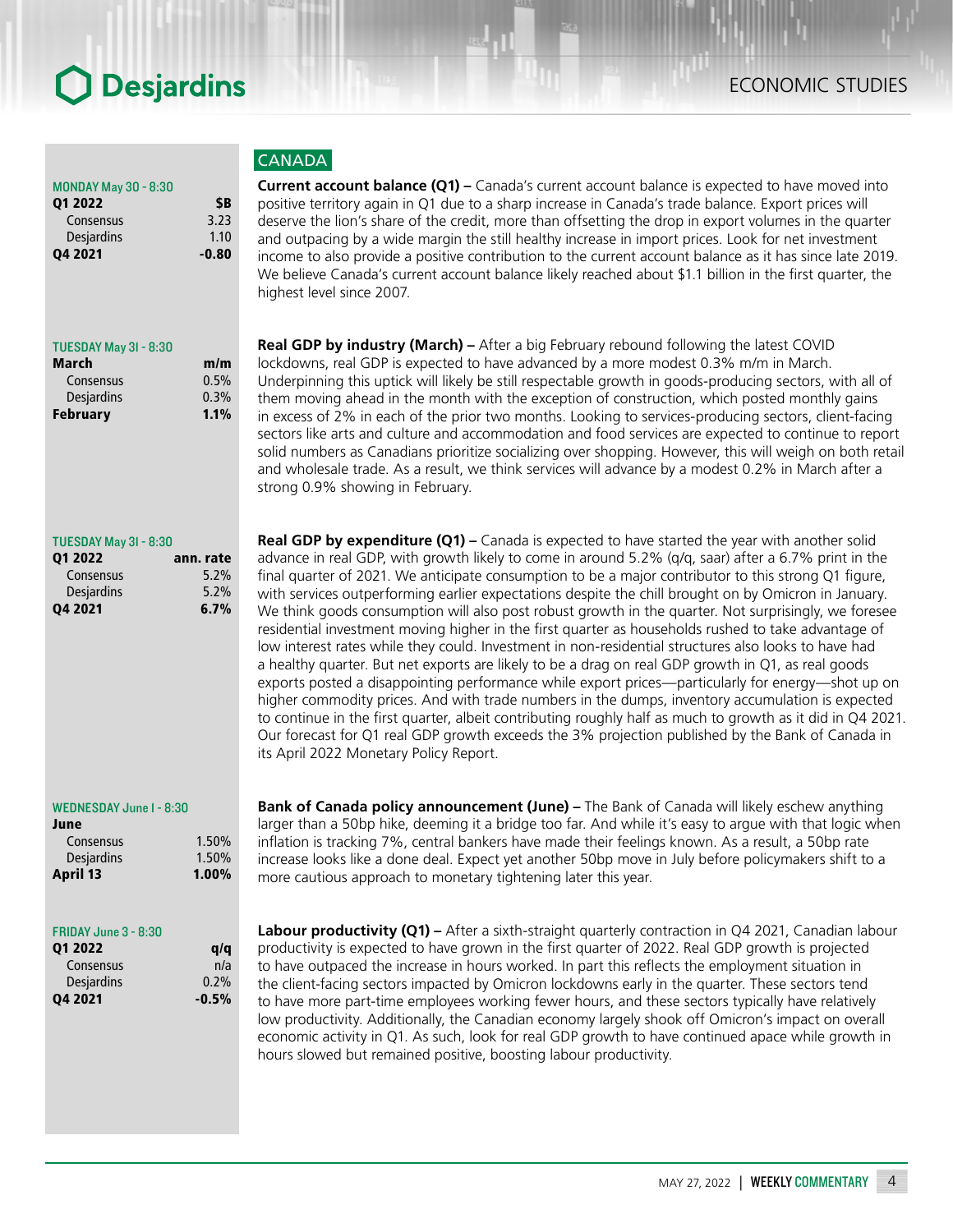### ECONOMIC STUDIES

#### FRIDAY June 3 - 8:30

| 01 2022        | q/q     |
|----------------|---------|
| Consensus      | n/a     |
| Desjardins     | 1.0%    |
| <b>Q4 2021</b> | $-0.1%$ |

**Unit labour costs (Q1)** – Hourly compensation likely rose sharply in Q1 due to an unprecedented tight labour market and the effects of COVID lockdowns on targeted segments of the job market. As a result, we expect the increase in compensation per hour worked to have outpaced growth in labour productivity, pushing unit labour cost growth back into positive territory in the first quarter. Look for unit labour costs to have advanced by around 1.1% (q/q) in the first three months of 2022. This follows a mild contraction in Q4 2021 which was preceded by four consecutive quarterly advances.

#### **OVERSEAS**

**China: PMI manufacturing index (May) –** Lockdowns in major cities have pushed Chinese PMI indexes lower over the last two months, reflecting difficulties with industrial production and retail sales that were particularly acute in April. It'll be interesting to see whether PMI indexes begin to normalize in May or deteriorate further.

TUESDAY May 31 - 5:00

MONDAY May 30 - 21:30

May

| Mav       | m/m  |
|-----------|------|
| Consensus | 0.6% |
| April     | 0.6% |

Consensus 49.0 April 47.4

> **Eurozone: Consumer price index (May – preliminary) –** After accelerating for ten consecutive months, eurozone inflation stabilized at a still extremely high 7.4% in April. Several factors were behind the jump in the Harmonized Index of Consumer Prices, but rising energy prices are still the main culprit. Further increases in energy prices in May could drive inflation back up.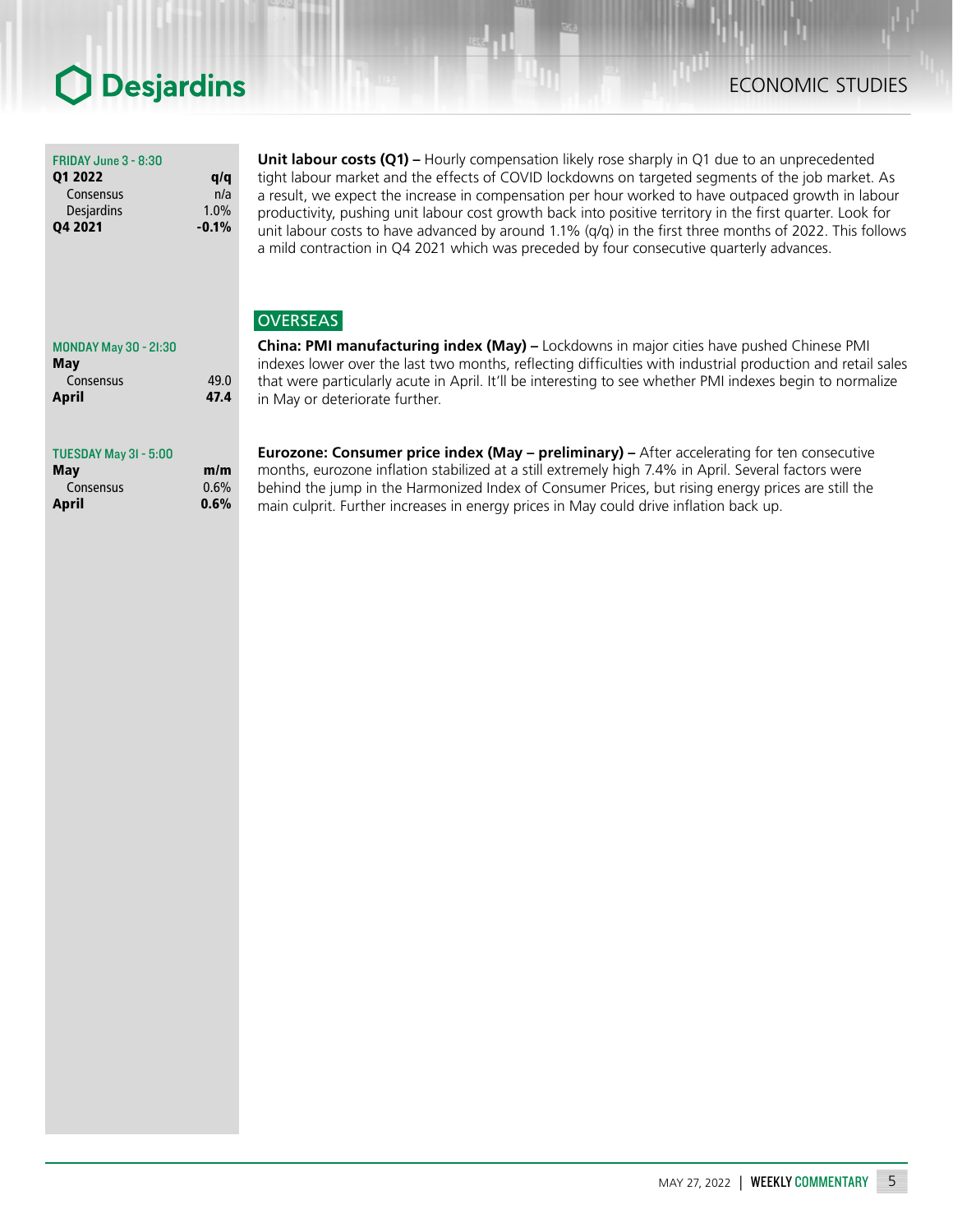### Economic Indicators Week of May 30 to June 3, 2022

| Date                 | Time          | Indicator                                                             | Period    | Consensus  |            | Previous<br>data |
|----------------------|---------------|-----------------------------------------------------------------------|-----------|------------|------------|------------------|
| <b>UNITED STATES</b> |               |                                                                       |           |            |            |                  |
| <b>MONDAY 30</b>     | $---$         | Markets closed (Memorial Day)                                         |           |            |            |                  |
|                      | 11:00         | Speech of a Federal Reserve Governor, C. Waller                       |           |            |            |                  |
| <b>TUESDAY 31</b>    | 9:00          | S&P/Case-Shiller home price index (y/y)                               | March     | 19.60%     | 20.20%     | 20.20%           |
|                      | 9:45          | Chicago PMI index                                                     | May       | 54.8       | 56.0       | 56.4             |
|                      | 10:00         | Consumer confidence                                                   | May       | 103.5      | 103.7      | 107.3            |
| <b>WEDNESDAY I</b>   | $\sim$ $\sim$ | Total vehicle sales (ann. rate)                                       | May       | 14,500,000 | 13,600,000 | 14,290,000       |
|                      | 10:00         | Construction spending (m/m)                                           | April     | 0.6%       | 0.4%       | 0.1%             |
|                      | 10:00         | ISM manufacturing index                                               | May       | 54.8       | 51.5       | 55.4             |
|                      | 11:30         | Speech of the Federal Reserve Bank of New York President, J. Williams |           |            |            |                  |
|                      | 13:00         | Speech of the Federal Reserve Bank of St. Louis President, J. Bullard |           |            |            |                  |
|                      | 14:00         | Release of the Beige Book                                             |           |            |            |                  |
|                      |               |                                                                       |           |            |            |                  |
| <b>THURSDAY 2</b>    | 8:30          | Initial unemployment claims                                           | May 23-27 | 210,000    | 210,000    | 210,000          |
|                      | 8:30          | Nonfarm productivity - final (ann. rate)                              | Q1        | $-7.5%$    | $-7.5%$    | $-7.5%$          |
|                      | 8:30          | Unit labor costs - final (ann. rate)                                  | Q1        | 11.6%      | 11.6%      | 11.6%            |
|                      | 10:00         | Factory orders (m/m)                                                  | April     | 0.7%       | 0.9%       | 2.2%             |
|                      | 13:00         | Speech of the Federal Reserve Bank of Cleveland President, L. Mester  |           |            |            |                  |
| <b>FRIDAY 3</b>      | 8:30          | Change in nonfarm payrolls                                            | May       | 325,000    | 300,000    | 428,000          |
|                      | 8:30          | Unemployment rate                                                     | May       | 3.5%       | 3.6%       | 3.6%             |
|                      | 8:30          | Weekly worked hours                                                   | May       | 34.6       | 34.6       | 34.6             |
|                      | 8:30          | Average hourly earnings (m/m)                                         | May       | 0.4%       | 0.3%       | 0.3%             |
|                      | 10:00         | ISM services index                                                    | May       | 56.4       | 56.4       | 57.1             |
|                      | 13:00         | Speech of the Federal Reserve Bank of St. Louis President, J. Bullard |           |            |            |                  |
|                      |               |                                                                       |           |            |            |                  |
| <b>CANADA</b>        |               |                                                                       |           |            |            |                  |
| <b>MONDAY 30</b>     | 8:30          | Current account balance (\$B)                                         | Q1        | 3.23       | 1.10       | $-0.80$          |
| <b>TUESDAY 31</b>    | 8:30          | Real GDP by industry (m/m)                                            | March     | 0.5%       | 0.3%       | $1.1\%$          |
|                      | 8:30          | Real GDP (ann. rate)                                                  | Q1        | 5.2%       | 5.2%       | 6.7%             |
|                      |               |                                                                       |           |            |            |                  |
| <b>WEDNESDAY I</b>   | 10:00         | <b>Bank of Canada meeting</b>                                         | June      | 1.50%      | 1.50%      | 1.00%            |
| <b>THURSDAY 2</b>    | 8:30          | Building permits (m/m)                                                | April     | 0.5%       | 0.8%       | $-9.3%$          |
|                      | 10:45         | Speech of a Bank of Canada Deputy Governor, P. Beaudry                |           |            |            |                  |
|                      |               |                                                                       |           |            |            |                  |

Nore: Desjardins, Economic Studies are involved every week in the Bloomberg survey for Canada and the United States. Approximately 15 economists are consulted for the Canadian survey and a hundred or so for the United Sta

Unit labour costs  $(q/q)$  and  $\frac{q}{q}$  and  $\frac{1.0\%}{1.0\%}$ 

FRIDAY 3 8:30 Labour productivity (q/q) Q1 n/a 0.2% -0.5%